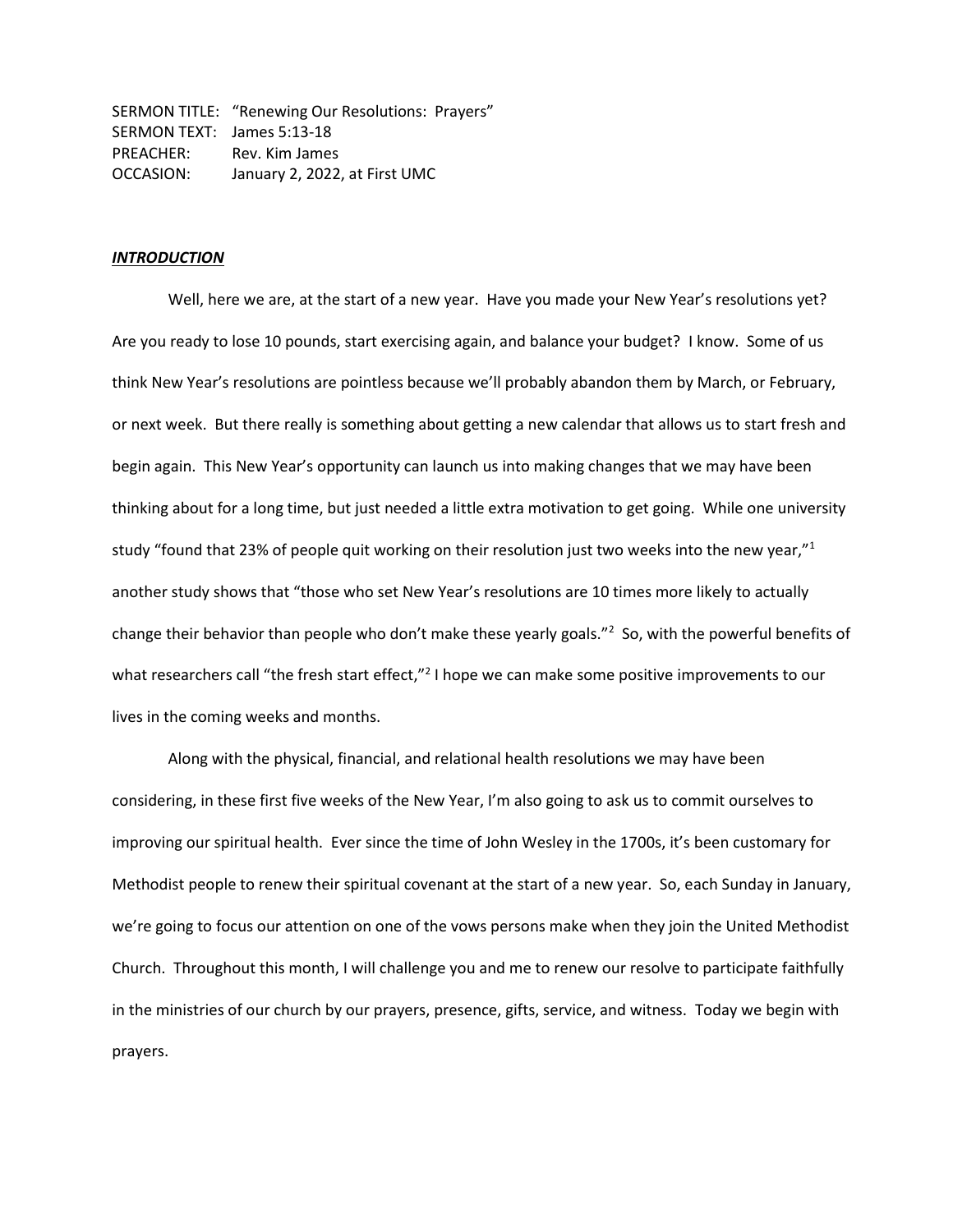### *1—WHY DO WE PRAY?*

Like the author of James, United Methodists believe that we should be a praying people. We believe that we should pray because, as James says in chapter five, verse 16, the prayer of a righteous person "is powerful and effective." Prayer connects our limited, frail, sick, suffering, and sinful humanity to divine goodness and strength—bringing about positive results. Our lives are improved by prayer as we relax in the arms of a loving and capable God. With our stress reduced, our blood pressure and other biophysical measures improve. With our anxieties eased, we are less likely to behave in unhealthy ways, such as overeating and other kinds of substance abuse. With a strong sense that we are intimately connected to a divine power for good in the world, we're more likely to believe that the human things we do—like exercise, education, and hard work—will actually help us.

It's quite natural to pray when we're experiencing troubles, but that certainly isn't the only time we should go to God in prayer. When we're feeling cheerful and healthy, prayer is an opportunity to rejoice in God's goodness and give thanks, which bolsters our spirits even more. Prayer is also a way for us to care for others who are in need. As we sense God at work in our own personal lives, we recognize many ways that God might be able to help our family members, friends, and people we don't even know around the world. We express care for those persons when we lift up positive hopes and requests to God on their behalf. And, of course, as we focus our minds on those loving and helpful ideas, our own wellbeing is improved too. Why do we pray? We pray because it's good for us and for others!

# *2—HOW DO WE PRAY?*

Having established why we should resolve to pray, we can now look at how to pray. James chapter five gives us a number of ideas. James suggests the effectiveness of both praying alone and praying with a group of supportive and faithful people. In verse 13, we see the instruction that we should sing our prayer as songs of praise. In verse 16, we see the guidance that we should confess our sins to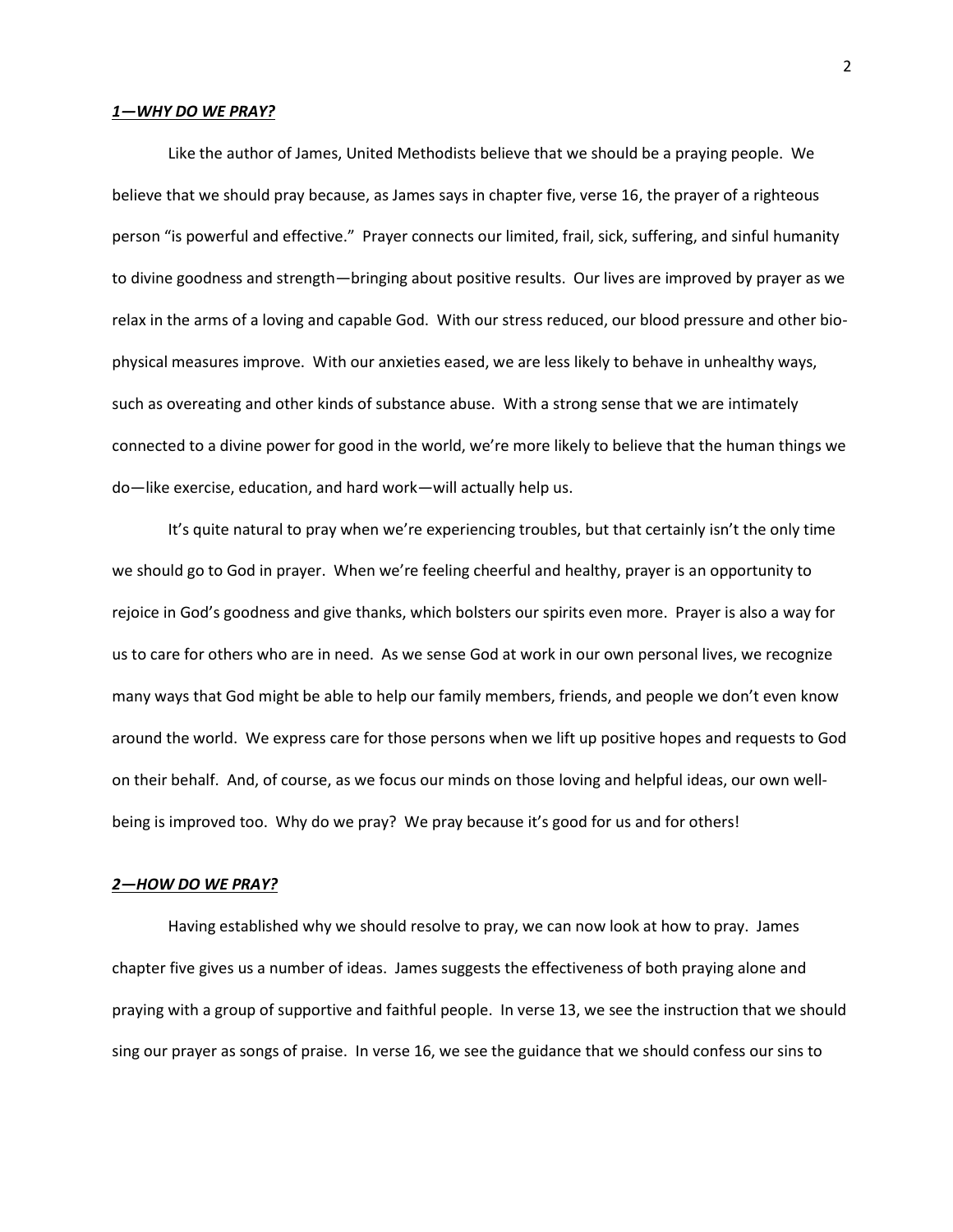one another as a type of prayer. James also mentions anointing someone with oil as a kind of healing prayer.

I would add to that list some other methods of praying. We can pray with our eyes shut or open, with our hands clasped or our arms folded. We can pray standing up, sitting down, lying down, kneeling down, or upside down. We can pray while we're walking, running, or biking. We can pray while we're fishing, vacuuming, or shoveling snow. We can read prayers from a book, we can speak our own prayers on the spur of the moment, or we can write prayers in a journal. We can pray for our family and friends while talking with them on the phone or in a card or letter that we send. We can light a candle to focus our prayers. One of the most fervent prayers I ever prayed happened while I was driving my car through the wide open spaces of Wyoming with my gas gauge on empty. When I finally came to a gas station, I was never so happy to pay exorbitant prices and pray my thanks to God!

I remember when my friend Ellen's husband Tom was dying from cancer. Because Tom needed her at home, Ellen took a leave from her job. Over the weeks before Tom died, hospice workers came in and out of their house. But, because they didn't have any family members close by, Ellen and Tom were mostly isolated. So Ellen used her social network to gain the support she needed. Ellen regularly posted on Facebook how things were going. This was nearly a decade ago, and it seemed odd to me then for anyone to put so much personal detail in an online forum like that. But, in sharing so freely, Ellen gave her friends an easy way to respond and offer support and prayers. Not all of us would choose to do things the same way, but—for Ellen and Tom—that Facebook connection was a powerful means of seeking and benefitting from prayers that were desperately needed.

Prayers are important, and there are many ways for United Methodists to pray.

#### *3—IN WHAT ATTITUDE AND EXPECTATION SHOULD WE PRAY?*

After we figure out why and how to pray, we might also wonder in what attitude we should pray. James 5 definitely leans toward high expectations. Verse 15 says, "The prayer of faith will save the sick,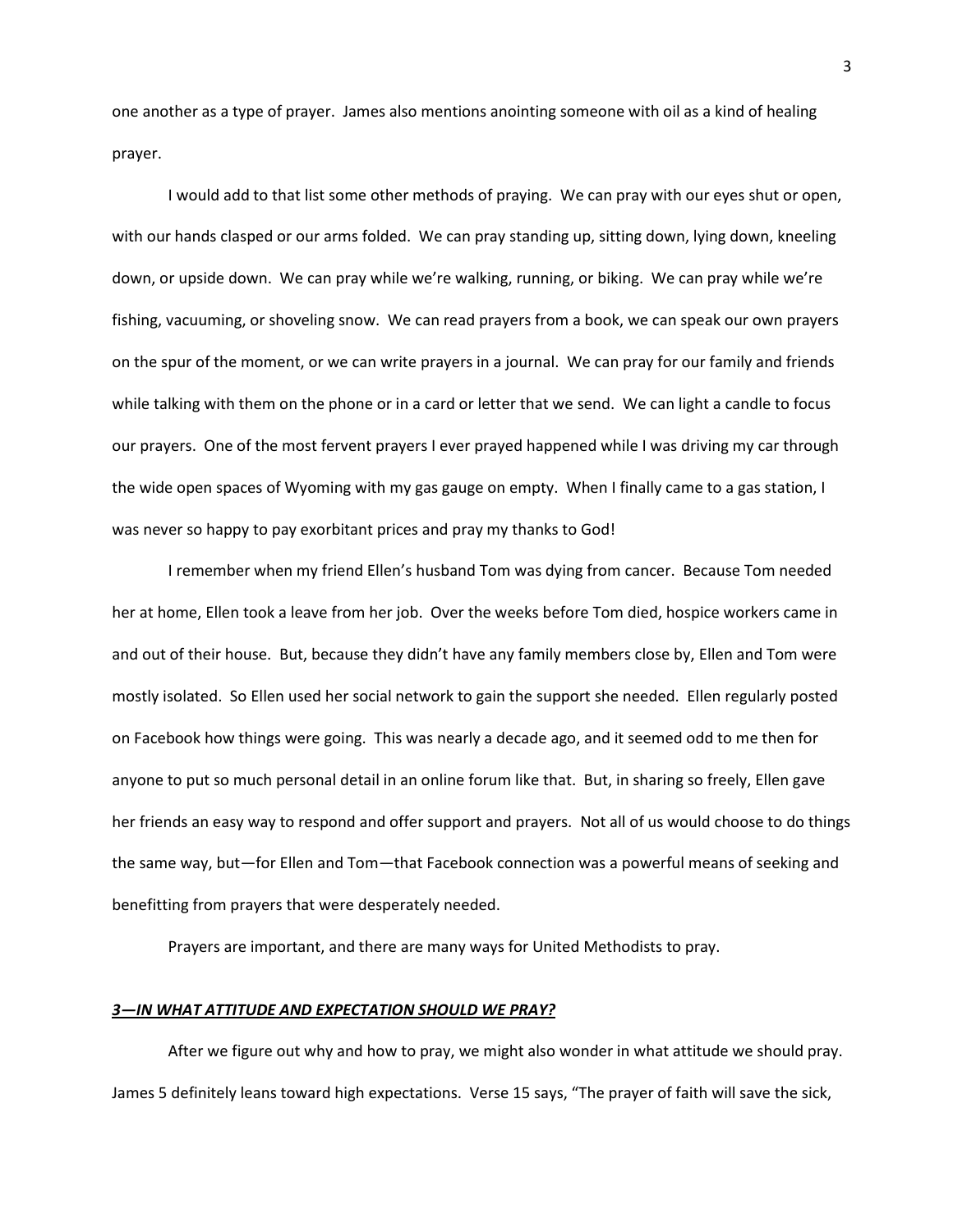and the Lord will raise them up." Verse 16 says that "the prayer of the righteous is powerful and effective." And verses 17 and 18 give the example of Elijah's successful prayers. James tells us that, even though Elijah "was a human being like us," he was able to stop and start the rain with his prayers.

These verses lead us to an attitude of expectation that our prayers will be heard and answered. And that's great. Prayer is a spiritual discipline of hopefulness. Prayer is a practice based on positive thinking. Many of us recall the verse where Jesus says, "For everyone who asks receives, and everyone who searches finds, and for everyone who knocks, the door will be opened" (MT 7:8). We also remember Jesus saying, if parents give good gifts to their children, how much more will God "give good things to those who ask!" (MT 7:11).

But that doesn't mean we should enter into prayer with an attitude of entitlement, like a spoiled brat demanding things from God. In earlier verses of James 5, the author writes that we should be patient and endure. In James, chapter four, the author warns against asking wrongly for things that are only worldly pleasures. He indicates that "God opposes the proud, but gives grace to the humble." And James adds that, instead of assuming we know how things should and will happen, we should seek and accept the will of the Lord.

Prayer is often a great mystery to us. I'm sure everyone here has, at some time or another, prayed for an outcome and wondered why God didn't make that seemingly good thing happen. Our sense of failure in prayer has caused us to doubt our faith, our motives, our wisdom, and our worthiness. Sometimes the lack of results in prayer has caused us, or others we know, to doubt God's very existence. I guess that's why it's so important for us to have the right kind of attitude and expectations in regard to prayer. The point of prayer is not to make us frustrated to the point of losing our faith. The point of prayer is to help us deal with the challenges of life. Prayer is for the purpose of giving us hope. If our attitude and expectations of prayer are reasonable, we will find our prayers to be effective.